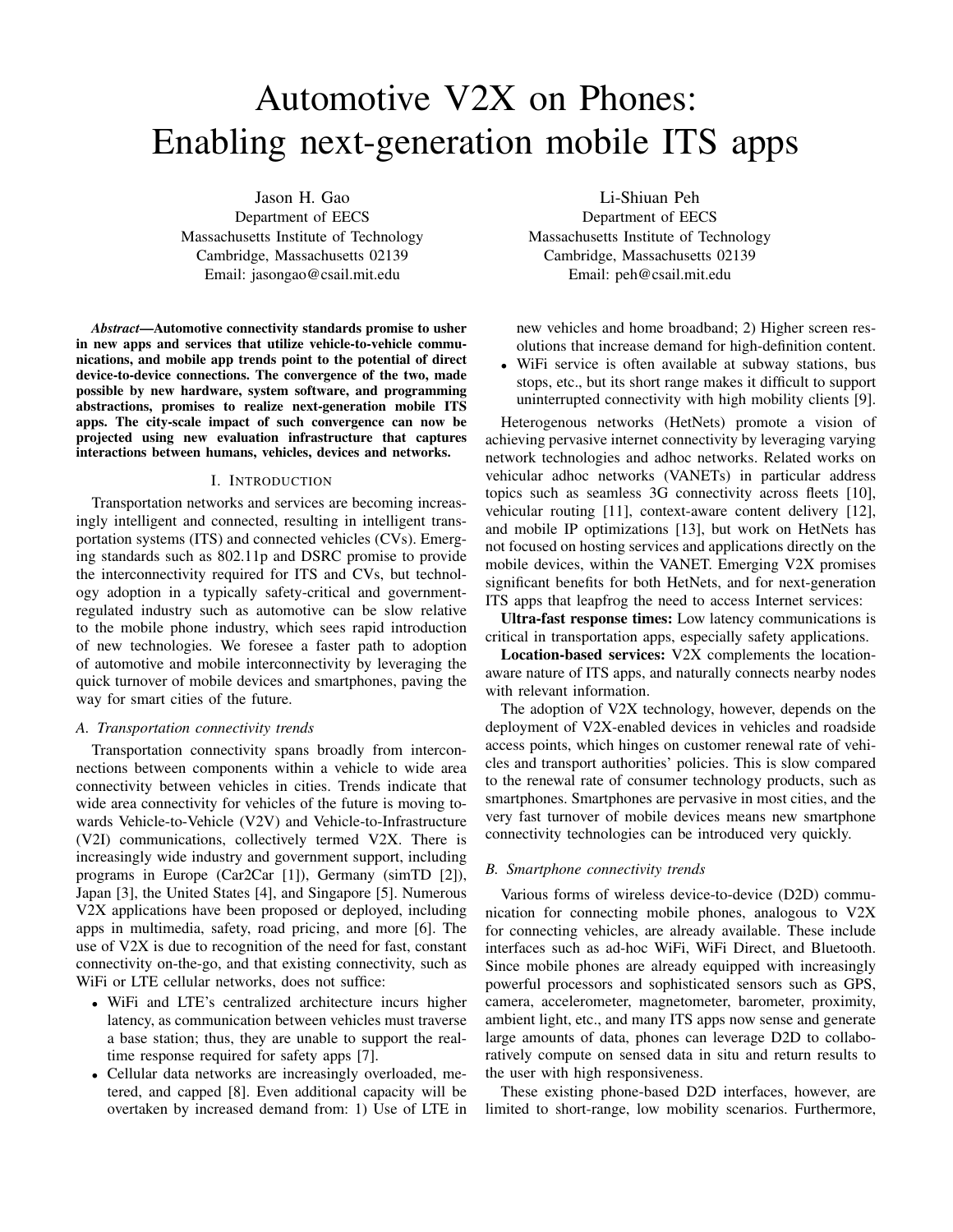there are constraints on the number of devices, mobility of devices, and on the ease of setup and operating system support.

Mobile ITS apps will also require support for location-aware P2P discovery of services and devices, and programming interfaces to access this support. Current mobile operating systems provide some limited support for P2P communications and service discovery through standards such as Bluetooth, WiFi Direct [14], and iOS Multipeer Connectivity [15], but significant limitations make them unsuitable for highly responsive, mobile, and pervasive ITS apps:

Centralized topology: WiFi Direct facilitates easier setup of D2D networks, but one device must serve as an access point (the *group owner*) and all other devices must communicate through it, negatively affecting latency and resulting in a centralized architecture that does not support highly mobile networks with rapidly changing topologies. This largely limits WiFi Direct apps to close-range, static deployments between a handful of phones. Bluetooth is similarly limited to star topologies. The emerging LTE Direct [16] standard requires the use of the LTE base station as a centralized coordinator, and thus suffers from similar issues. It also requires modifications to the LTE base station, which may slow adoption.

Lack of seamless connectivity: WiFi Direct and Bluetooth require user interaction to initiate connections between devices, limiting their usefulness in networks where nodes may rapidly come and go.

Lack of pervasive support: The existence of several D2D standards has fragmented platform support. Android does not support ad-hoc WiFi, but does support WiFi Direct. iOS does not support WiFi Direct, and iOS Multipeer Connectivity is limited to iOS devices. Different mobile OSs often do not support the same Bluetooth profiles. LTE Direct is not available yet, and hinges on mobile provider's support.

These limitations render these standards unsuitable for networks with highly mobile nodes that result in a rapidly changing topology, and preclude the use of multi-hop mesh networking. Thus, there is no currently available mobile networking standard or programming interface that achieves the highly-flexible topology, rapid background connectivity, and fast response times required for next-generation ITS apps.

#### *C. Convergence of vehicular and smartphone connectivity*

Phones are now increasingly part and parcel of intelligent transportation services, enabling easily available services for mapping, navigation, transit prediction, ride sharing, and more.

Smartphone capabilities are also being merged into vehicles: car manufacturers are designing vehicles with the capability to interface to phones, offering features such as integrated information sharing and connectivity with mobile devices [17], built-in dashboard docks for smartphones [18], [19], and there exist aftermarket devices to bring cellular data connectivity and telematics to existing vehicles [20].

As vehicles and phones become more interconnected and interdependent in future transportation systems, we ask: can wireless vehicle and phone connectivity converge? Can V2X be integrated into mobile devices, resulting in "X2X" communications to connect the "Internet of Cars, Phones, and Everything Else"? The convergence of vehicular and smartphone connectivity affords several advantages:

Fast adoption path: By leveraging the pervasiveness and rapid upgrade cycle of mobile devices, we can quickly realize not just the growth of mobile D2D or the "Internet of Cars," but the "Internet of Things," too, as we evolve V2X to X2X, connecting everything to everything.

Extends transportation connectivity: X2X rapidly extends connectivity not just to automobiles, but also to pedestrians on sidewalks and passengers on buses, taxis, trains, shared mobility, cyclists and more.

Extends mobile connectivity: X2X offers alternative and complementary connectivity to cellular that is ultra-fast and infrastructure-less.

Together, a fabric of V2X-connected nodes will enable nextgeneration ITS apps and beyond.

## II. APPLICATIONS: NEXT-GENERATION ITS APPS

The convergence of mobile and vehicular connectivity will enable new kinds of applications that lie beyond the safety applications currently indicated for V2X. Such apps that straddle the line between vehicular and mobile apps include:

- Collaborative info-sharing between vehicles and phones.
- Real-time traffic management.
- Participatory urban sensing and planning.
- Real-time multiplayer mobile gaming.
- Mobility-on-demand and ride-sharing.
- Crowd-counting and mass transit capacity prediction.

To demonstrate some of these new applications, we have developed several phone-based ITS applications that leverage device-to-device communications. These apps have also demonstrated the need for ultra-fast and longer-range V2X for next-generation ITS, as neither cellular communications nor existing D2D communications like ad-hoc WiFi suffice.

#### *A. RoadRunner*

RoadRunner [21] leverages V2X communications to realize city-wide fine-grained traffic management. Roads or geographic areas are divided into regions, and some can be designated as congestion controlled. To enter such a region, a vehicle must posses a digital token. When it exits, it passes the token to another vehicle via V2V, or back to a fallback server if there are no nearby vehicles that need it.

The prototype deployment in Cambridge, MA, USA on 10 vehicles over 2 hours tested both ad-hoc WiFi and 802.11p for V2V token exchanges (see Figure 1). Due to its limited range, WiFi V2V offloaded only 5 token exchanges (6.8% of all token exchanges) from the cellular network, at a mean distance of 29.2 meters. With 802.11p V2V, 47 token exchanges (43% of all token exchanges) were offloaded, at a mean distance of 175.7 meters. WiFi's limited range also negatively impacted driver experience due to tokens getting stuck on cars, while 802.11p ensured effective congestion control.

#### *B. SignalGuru*

SignalGuru [23] runs on windshield-mounted iPhones that collaboratively sense and learn traffic signal transitions. It provides Green Light Optimal Speed Advisory (GLOSA) to drivers and was shown to accurately predict transitions to within 2s when deployed over 5 and 8 vehicles at Cambridge,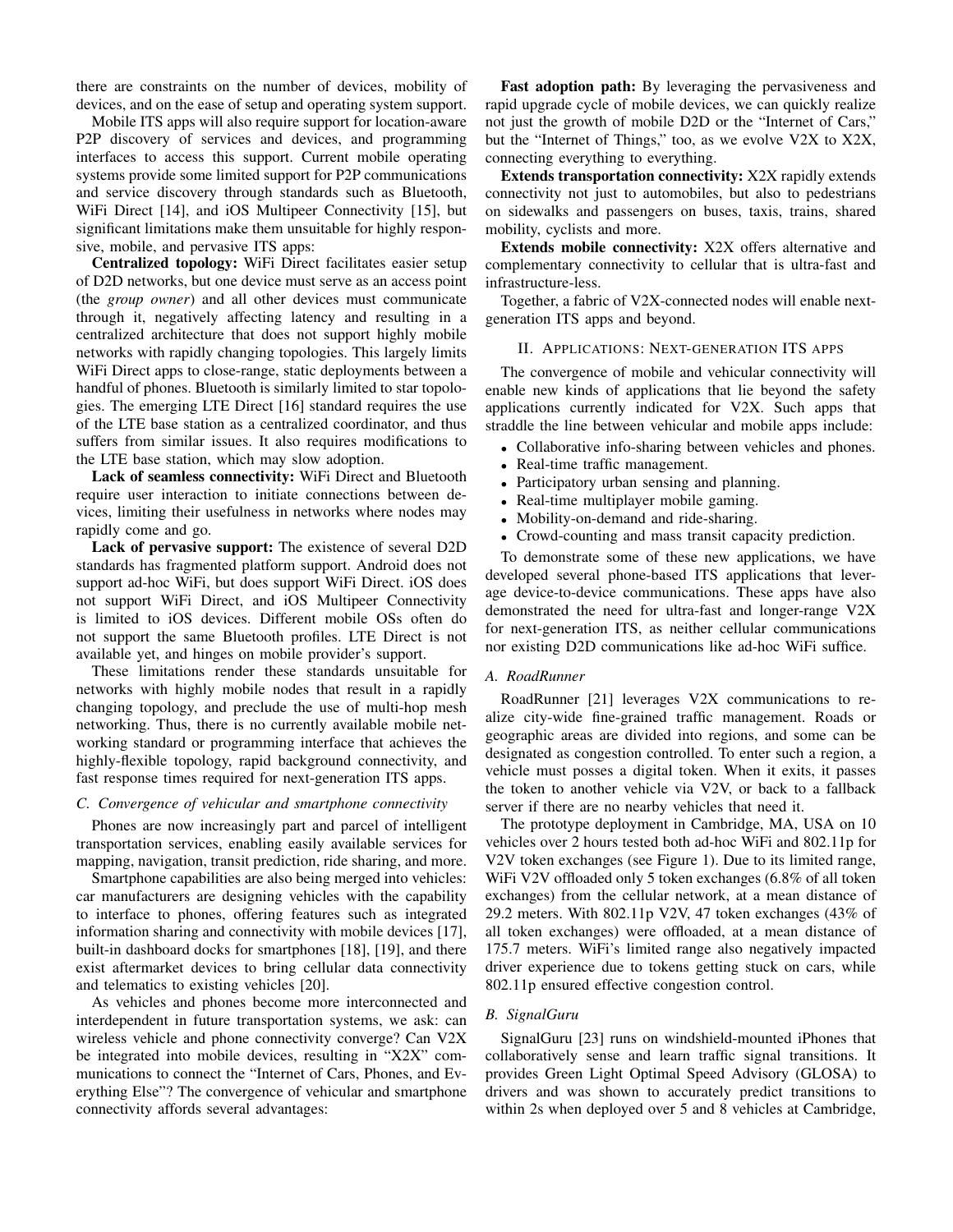

Fig. 1: Picture of deployment setup in each vehicle. From [22].



Fig. 2: Screenshot of SignalGuru. From [23].

MA, and Singapore respectively, and reducing fuel consumption by 20%. Figure 2 shows the app's interface. The app used ad-hoc WiFi to share observed traffic signal transitions between vehicles, but the very limited range of ad-hoc WiFi resulted in the need for a road-side node to relay sharing between vehicles. Longer-range V2V would eliminate the need for such infrastructure.

## *C. Panoramio*

We implemented a clone of Panoramio, a popular locationbased photo sharing app [24], that leverages D2D. A geographical area is divided into a grid of regions, and the phones within each region collaboratively host location-based services. Apps can access data in other regions via multihop networking between regions. We also implemented a baseline comparison app that used only the cellular network for comparison. The D2D-enabled app improved latency 10X versus the 3G baseline and 2X versus 4G, and offloaded cellular network accesses by 96%. The deployment with 20 devices was limited to relatively small regions and distances between phones, again due to the limited range of ad-hoc WiFi. Longer-range and faster V2X would allow much larger regions, and improve service responsiveness.

## *D. Bus Capacity Prediction*

Bus Capacity Prediction (BCP) [25] is an app that predicts the number of passengers on incoming buses so that users at bus stops can make decisions like waiting for a less crowded bus or boarding alternative buses. It was deployed along a campus bus route in Singapore, on 8 phones, and uses statistical models for (dis)embarking passengers, collected via on-vehicle infrared sensors and cameras installed at bus stops.

# *E. Related Work*

The apps presented above show that significant improvements in application performance can be realized by rethinking the current cloud-oriented model and moving towards a model that leverages V2X designed for ultra-fast response times and longer-range. Here we highlight prior works that explored alternative models and how V2X can help. Cabernet [9] is a vehicle content delivery network that uses WiFi to deliver data to moving vehicles, viable for non-interactive applications. V2X on phones would enable content delivery between vehicles and phones, sustaining communications beyond just a few seconds, enabling interactive applications. Sankaran et. al [26] developed a dynamic framework for deploying highly localized mobile web apps that communicate over a delaytolerant network of phones using WiFi Direct or Bluetooth. V2X for phones could improve the range and responsiveness for all web apps utilizing this framework, and reduce the relatively high app deployment latency of several seconds. FireChat [27] is a popular iOS and Android app that sends chat messages via peer-to-peer mesh networking, operating over WiFi and Bluetooth. The limited range of WiFi and Bluetooth and store-and-forward behavior delays message delivery when there are few phones around. V2X on phones would allow FireChat to send messages further and faster.

## III. HARDWARE: REALIZING V2X ON MOBILE PHONES

The longer-range and ultra-fast response time of V2X communications holds promise to enable new ITS apps on mobile phones, but existing V2X radios, such as the 802.11p radios used in RoadRunner, suffer from relatively high power consumption and large form factor. In this section, we demonstrate that it is possible to realize 802.11p V2X within the tight *size* and *power* budget of a mobile phone [28].

Compared to 802.11a WiFi that already exists on phones, 802.11p doubles the OFDM modulation time domain parameters to overcome the high mobility and severe fading of vehicular environments (Table I). Thus, an existing 802.11a WiFi baseband at half clock frequency can support 802.11p (as our system prototype demonstrates), and existing digital and ADC/DAC components can be shared to readily support 802.11p by adding a RF front-end, as shown in Figure 3. For further integration, a single RF front-end could support both 802.11a and 802.11p if the maximum carrier frequency range were extended from 5.875GHz to 5.925GHz. In short, 802.11p can be realized on phones with the engineering of a RF frontend that meets 802.11p specifications.

This is non-trivial though. The RF front-end of a communications system is one of the most critical components, with multiple packages on the mainboard taking up a significant footprint in existing smartphones. III-V semiconductor devices (e.g. GaN) show improved power density and efficiency compared to CMOS devices for FEMs and will readily meet the high transmit power (and corresponding long range) requirements of 802.11p, but RF transceiver circuitry is still typically in CMOS. To realize 802.11p within the size constraints of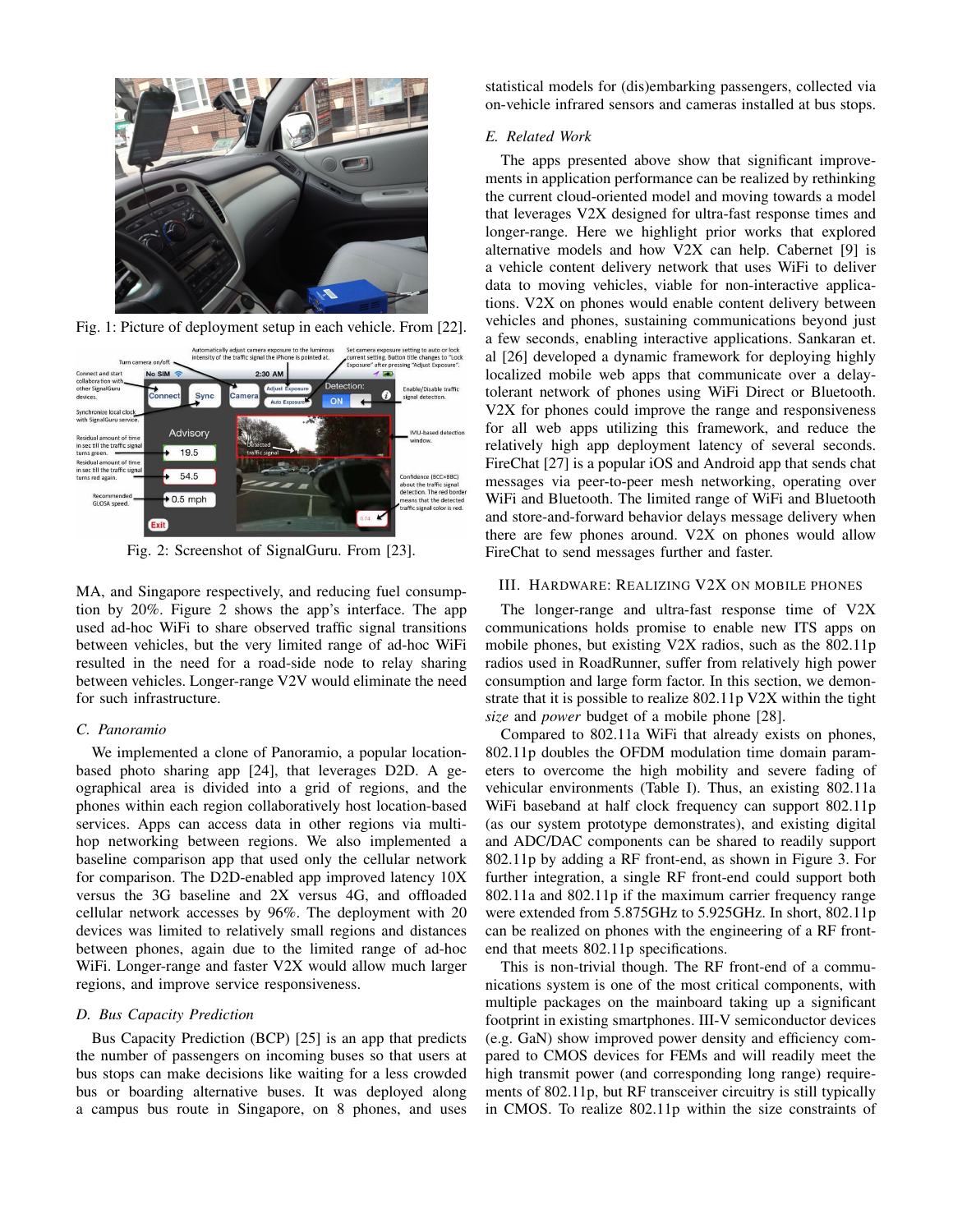| <i><b>Characteristic</b></i> | 802.11p          | 802.11a        |
|------------------------------|------------------|----------------|
| User mobility                | Vehicular (high) | Personal (low) |
| Operating frequencies        | 5.85-5.925GHz    | 5.15-5.825GHz  |
| Channel bandwidth            | 10MHz            | 20MHz          |
| Max. output power            | 760mW            | 40/200mW       |
| Data rate                    | $3-27Mbps$       | 6-54Mbps       |
| Modulation                   | BPSK-64OAM       | BPSK-64QAM     |
| OFDM symbol duration         | 8us              | 4us            |
| Guard time                   | 1.6us            | 0.8us          |
| Preamble duration            | 32us             | 16us           |
| Subcarrier spacing           | 156kHz           | 312kHz         |

TABLE I: Comparison of 802.11p vs. 802.11a [28].



Fig. 3: Proposed 802.11a/p FEM integration [28].

a mobile phone, we leverage a unique LEES (Low Energy Electronics Systems) process, detailed in [28], to fabricate CMOS and III-V devices on a *single* die.

This new device and process technology, combined with a novel circuit design and application-level adaptive gain control, makes low-power and small form-factor 802.11p V2X radios in mobile phones feasible.

# *A. System prototype*

The transmit mode dominates power consumption, so we designed and implemented an entire 802.11p transmit chain to validate feasibility and evaluate power savings. A USB-Ethernet adapter connects an Android smartphone via USB On-the-Go to a Xilinx XUPV5 FPGA board, which is running the Airblue 802.11a baseband [29] at half clock rate to achieve 802.11p compatibility.

To demonstrate RF front-end functionality before the LEES process was ready, we designed and fabricated a reference front-end circuit using a standard commercial 0.18 µm CMOS and 0.25 µm GaN-on-SiC processes on separate dies. After calibration, the CMOS transmitter achieves -52dB singlesideband (SSB) rejection and -36.5dB EVM at the output using 802.11p baseband I/Q signals. A novel circuit design for the GaN PA (detailed in [28]) achieves -30.5dB EVM and 22% drain efficiency across one decade of output power up to the maximum of 28.8 dBm for 802.11p.

#### *B. System prototype evaluation*

Our circuit's characteristic of good power efficiency across a wide range of transmit power (unlike a conventional PA whose efficiency exponentially decreases as output power drops) supports application-level adaptive power control (ALAPC) to fine-tune the radio's transmit power and power consumption to a desired V2X communication distance. This joint hardwaresoftware optimization fits the system within the power budget.

We use the location and communications traces of Road-Runner and SignalGuru (Section II), from prior deployments which originally used off-the-shelf V2X radios or adhoc WiFi, to estimate achievable system power savings. We obtain a table that corresponds power level to distance from experimental measurements of the GaN PA, using 64-QAM coding.

*1) RoadRunner:* In the original RoadRunner deployment, every V2X token exchange is conducted at full radio power (our baseline). We assume that with our adaptive power control, they would instead be transmitted at the minimum power required to reach the other vehicle. Our new PA design with ALAPC reduces power by 47%.

*2) SignalGuru:* Whenever a vehicle broadcasts a Signal-Guru packet, we calculate the power level required to reach the nearest other vehicle, ranging from 19.8 to 28.8 dBm. In our baseline, we assume every broadcast is transmitted at maximum power (28.8 dBm). With our system, SignalGuru broadcasts use 56% less power.

With ALAPC only on a conventional CMOS PA, the power savings of RoadRunner and SignalGuru are only 5% and 25%, respectively, underscoring the importance of the new PA's improved efficiency across a wide range of transmit power. To put our power reductions of 1.6W (RoadRunner) and 1.9W (SignalGuru) in context, we measured a Samsung Galaxy S4 smartphone's power consumption to range between 1 W (screen on, idle) and 11 W (running a CPU-intensive benchmark) using a Monsoon Solutions power monitor.

In summary, with a full system prototype consisting of fabricated GaN and CMOS circuits, off-the-shelf CMOS ADC/DACs, an 802.11p baseband on an FPGA, and an Android phone with custom software, we demonstrate the feasibility of supporting 802.11p-based V2X communications within the stringent power and area constraints of a phone.

# IV. SYSTEM SOFTWARE DESIGN: PROGRAMMING NEXT-GEN APPS THAT USE V2X

Programming mobile apps to utilize V2X communications is still a challenge. Realizing the vision of converged mobile and automotive connectivity for new ITS apps will require a way to easily program a collection of mobile devices (whether phones, vehicles, or anything else) interconnected via V2X.

Mobile apps today still use the conventional client-server model, with a lightweight front-end on the phone delegating compute-intensive and data storage tasks to servers in the cloud via LTE or WiFi. This model is widely used for simplicity, but for high mobility and real-time ITS apps, incurs the same disadvantages as described in Section I-A for vehicles. Additionally, cellular data transmission drains energy [30], a limited resource for mobile phones. And even if mobile app developers choose to use existing D2D interfaces described in Section I-B, the app developer must explicitly manage connectivity between individual devices, data partitioning, and distributed computation. These challenges make it difficult to motivate the use of D2D and V2X for mobile apps instead of a relatively simple client-server / cloud-oriented model.

Research into new programming abstractions will help ease the transition from today's cloud-oriented model to a holistic model that intelligently interweaves resources across both the cloud and edge devices such as mobile phones and vehicles.

## *A. DIPLOMA*

One approach we propose is to translate the shared memory model from parallel computing to a collection of mobile nodes, and address the unique challenges that mobility and unreliable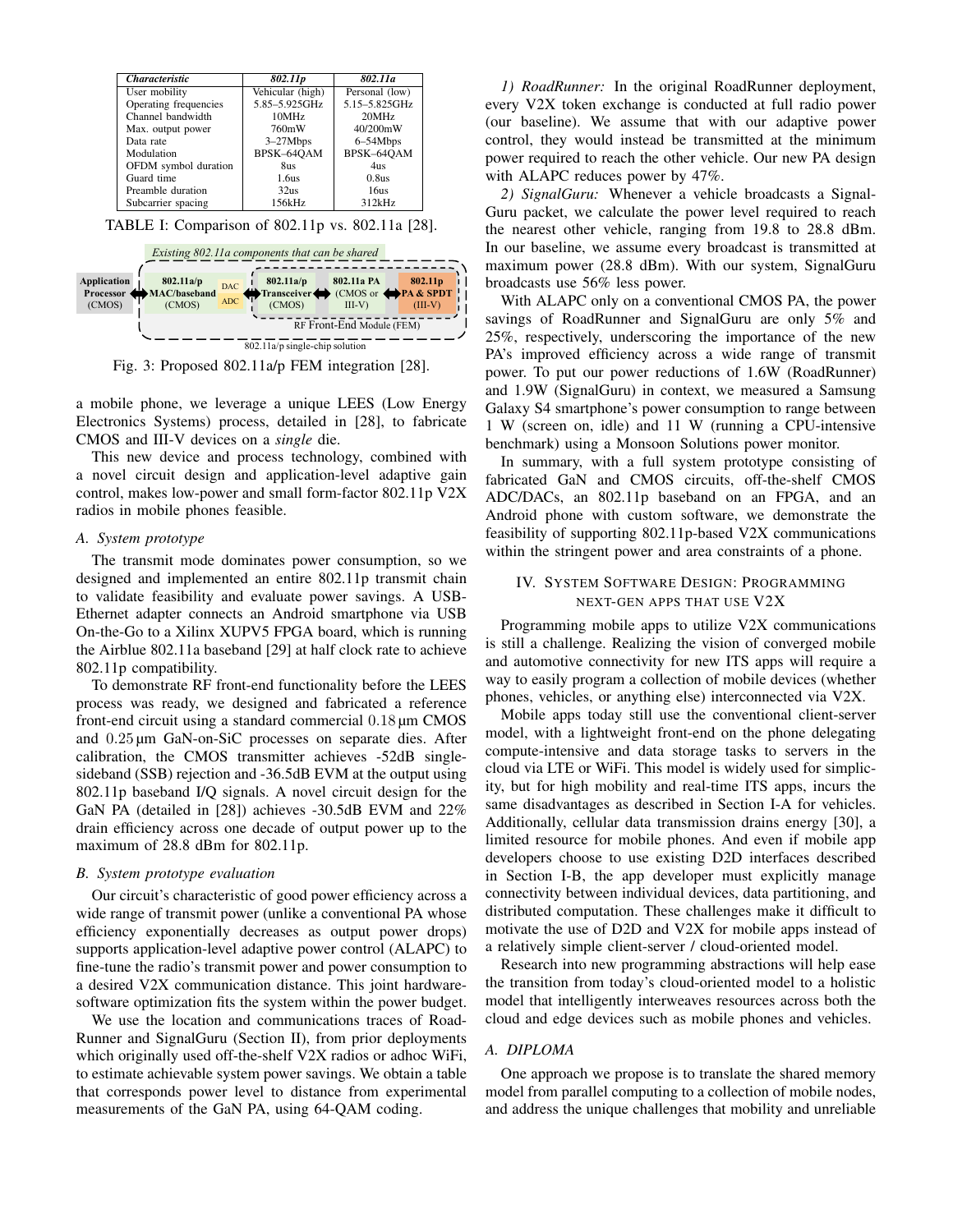wireless networking present in achieving consistency and coherence. Application developers see a single global shared memory space, while the system hides the underlying mobility of nodes and takes care of coordinating V2X between devices.

DIPLOMA (DIstributed Programming Layer Over Mobile Agents) is a programming layer and distributed shared memory system that provides coherent relaxed-consistency access to data residing on different mobile phones across a large geographic area that is divided into regions. We extend Virtual Nodes (VNs) [31] into Virtual Cores (VCores) to abstract a collection of unreliable mobile nodes into a stationary reliable virtual node, while addressing practical issues arising from unpredictable mobility and unreliable networking by judiciously using the cloud for occasional coordination.

Each VCore contributes to a global shared memory space, communicating across VCores via multi-hop. A programming API provides atomic read and write operations (Atoms) that always execute once or fail completely, like a critical section or an *acquire-release* block in Release Consistency [32]. By default, we guarantee relaxed consistency [32] and allow Atoms to be reordered by the unpredictable network, but programmers can optionally enforce stricter ordering with a memory fence primitive. To improve performance, we also design and implement a novel *write update, snoopy (broadcast-based) cache coherence protocol resilient to unreliable networking*, building on timestamp snooping [33] and INSO [34], which are multiprocessor broadcast-based protocols that achieve ordering on unordered networks.

Using DIPLOMA, we implemented a D2D-leveraging app, Panoramio-clone, and show concrete benefits (see Section II).

## *B. MobiStreams*

Distributed Stream Processing Systems (DSPSs) can also hide the complexity of fault tolerance, workload balancing, and connectivity management while providing scalable computing power across devices. A typical DSPS might stream in live data from an end-user device (such as sensors on a smartphone or vehicle) and distribute processing tasks to servers in a datacenter, which then send results back to the user devices.

MobiStreams [25] is a DSPS that runs directly on smartphones interconnected by D2D via ad-hoc WiFi, whereas other DSPSs typically run on clusters of reliable servers interconnected by high-speed Ethernet. To overcome the unreliability of using smartphones, it builds up a reliable DSPS using check-pointing, with two new approaches to reduce overhead: 1) Token-triggered checkpointing: source operators can generate tokens that flow down and trigger checkpointing at each downstream operator, avoiding the redundant data saves that occur in prior fault tolerance schemes. 2) Broadcastbased checkpointing: checkpoint data transmission is split into multiple phases, and uses unreliable UDP broadcasts in the first phases to avoid redundant transmission.

MobiStreams was implemented as a middleware running on iOS, with two example applications from Section II to evaluate its performance: 1) SignalGuru and 2) Bus Capacity Prediction (BCP). Figure 4 shows the stream graph for BCP. In these two apps, MobiStreams increased throughput by up to 43X and reduced latency by 10 to 95% versus server-based DSPSs.



 $S_0$ : data from previous bus stop, N: noise filter, A: prediction model for bus arrival time, L: prediction model for alighting passengers, S<sub>1</sub>: camera data source, D: dispatcher, H: motion detection (passerby filter), C: counter (counting people in images), B: predication model for boarding passengers, J: join, P: prediction model for bus capacity, K: sink (to next bus stop).

Fig. 4: The DSPS for each bus stop in the BCP app. Operators with the same color run on the same node. From [25].

#### *C. Related work*

There is substantial work in wireless sensor networks on programming frameworks [35] and system software [36], [37], but they are not compatible with phone programming. Other works have investigated mobile P2P frameworks, e.g. for content delivery [38] or social networking [39], but do not holistically address D2D connectivity management, distributed data storage and computation, and programming interfaces.

#### V. EVALUATION AND TEST INFRASTRUCTURE

The evaluation of connected mobile and vehicular system prototypes is hampered by logistical hurdles in large deployments, which have been difficult and time-intensive to execute, not to mention safety and regulation constraints. The apps described have been limited to small pilot deployments of several vehicles, which provided mobility traces that were useful for evaluating new hardware, such as the development of 802.11p radios for phones (Section III), and evaluating system-level performance, such as latency improvements and cellular offload benefits. But these small deployments are insufficient to measure city-scale implications such as traffic congestion, bus capacities, and travel times.

Large-scale simulation infrastructure can enable evaluation of city-scale implications of V2X-enabled ITS apps. SimMobility is an integrated simulation platform that enables development and evaluation of future ITS scenarios, with integrated models of human and commercial activities, land use, transportation, environmental impacts, and energy use [40]. SimMobility short-term (SimMobility ST) is an agent-based, multimodal micro-simulator, suitable for simulating individual people, vehicles, and devices. Drivers, pedestrians and passengers are modeled as agents whose movements are captured at millisecond scale, including behaviors such as lane changing, vehicle accelerating and braking, walking and driving route decisions, riders boarding buses, etc.

While agent-based simulators that model the transportation environment in detail have been available for decades, the ability to simulate the interactions between human agents and mobile ITS apps was lacking. This is critical for evaluating the implications of new ITS apps at the city scale. Ideally, it should be possible to evaluate unmodified ITS mobile apps (such as Android software like RoadRunner or DIPLOMA), without requiring reimplementation of the app logic inside